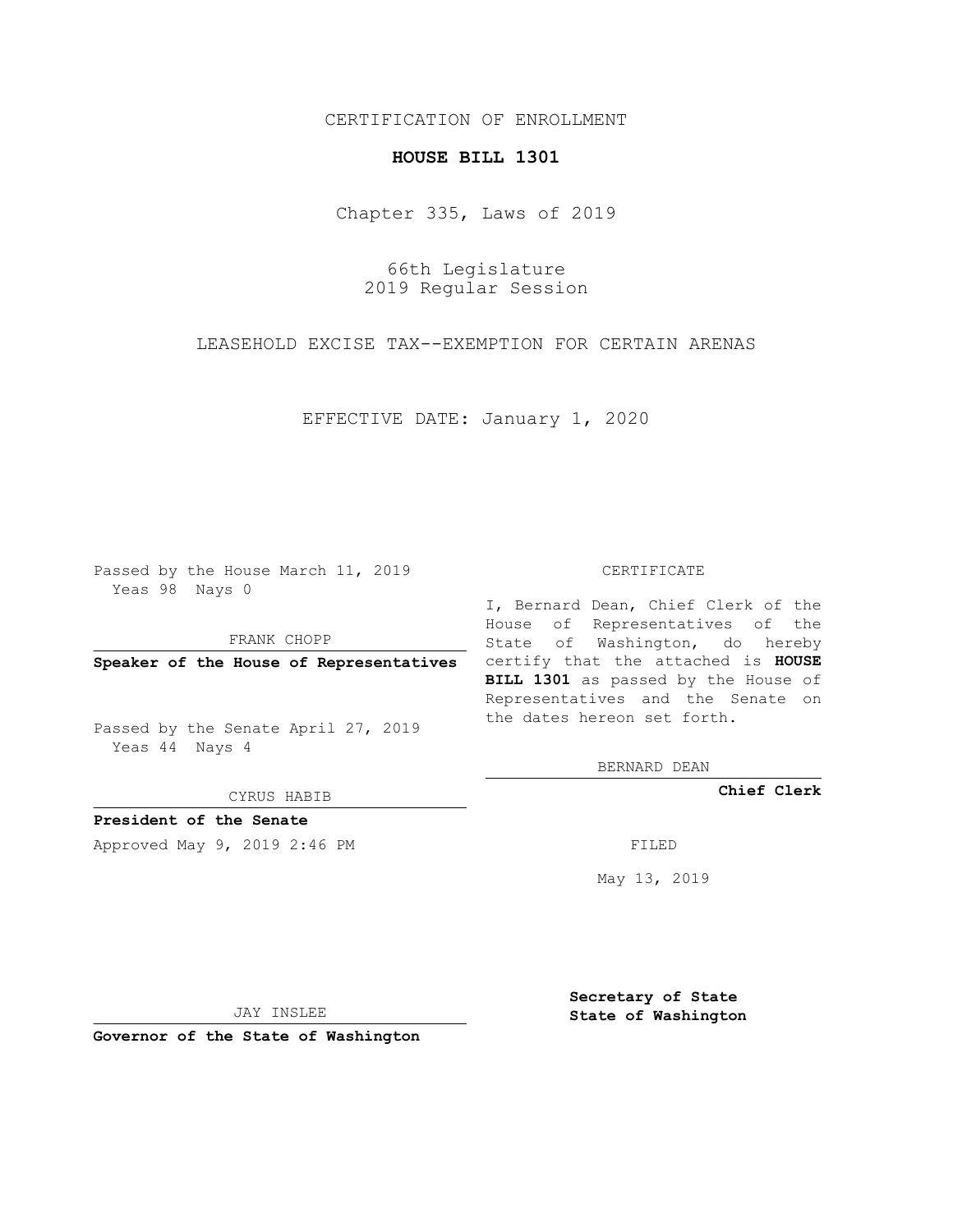## **HOUSE BILL 1301**

Passed Legislature - 2019 Regular Session

**State of Washington 66th Legislature 2019 Regular Session By** Representatives Kirby, Fey, Jinkins, Kilduff, Morgan, Leavitt, and Wylie

Read first time 01/18/19. Referred to Committee on Finance.

 AN ACT Relating to exempting certain leasehold interests in arenas with a seating capacity of more than two thousand from the leasehold excise tax; amending RCW 82.29A.130; creating a new 4 section; and providing an effective date.

5 BE IT ENACTED BY THE LEGISLATURE OF THE STATE OF WASHINGTON:

6 **Sec. 1.** RCW 82.29A.130 and 2017 3rd sp.s. c 37 s 1303 are each 7 amended to read as follows:

8 The following leasehold interests are exempt from taxes imposed 9 pursuant to RCW 82.29A.030 and 82.29A.040:

10 (1) All leasehold interests constituting a part of the operating 11 properties of any public utility ((which)) that is assessed and taxed 12 as a public utility pursuant to chapter 84.12 RCW.

 (2) All leasehold interests in facilities owned or used by a school, college or university which leasehold provides housing for students and which is otherwise exempt from taxation under provisions 16 of RCW 84.36.010 and 84.36.050.

 (3) All leasehold interests of subsidized housing where the fee ownership of such property is vested in the government of the United States, or the state of Washington or any political subdivision thereof but only if income qualification exists for such housing.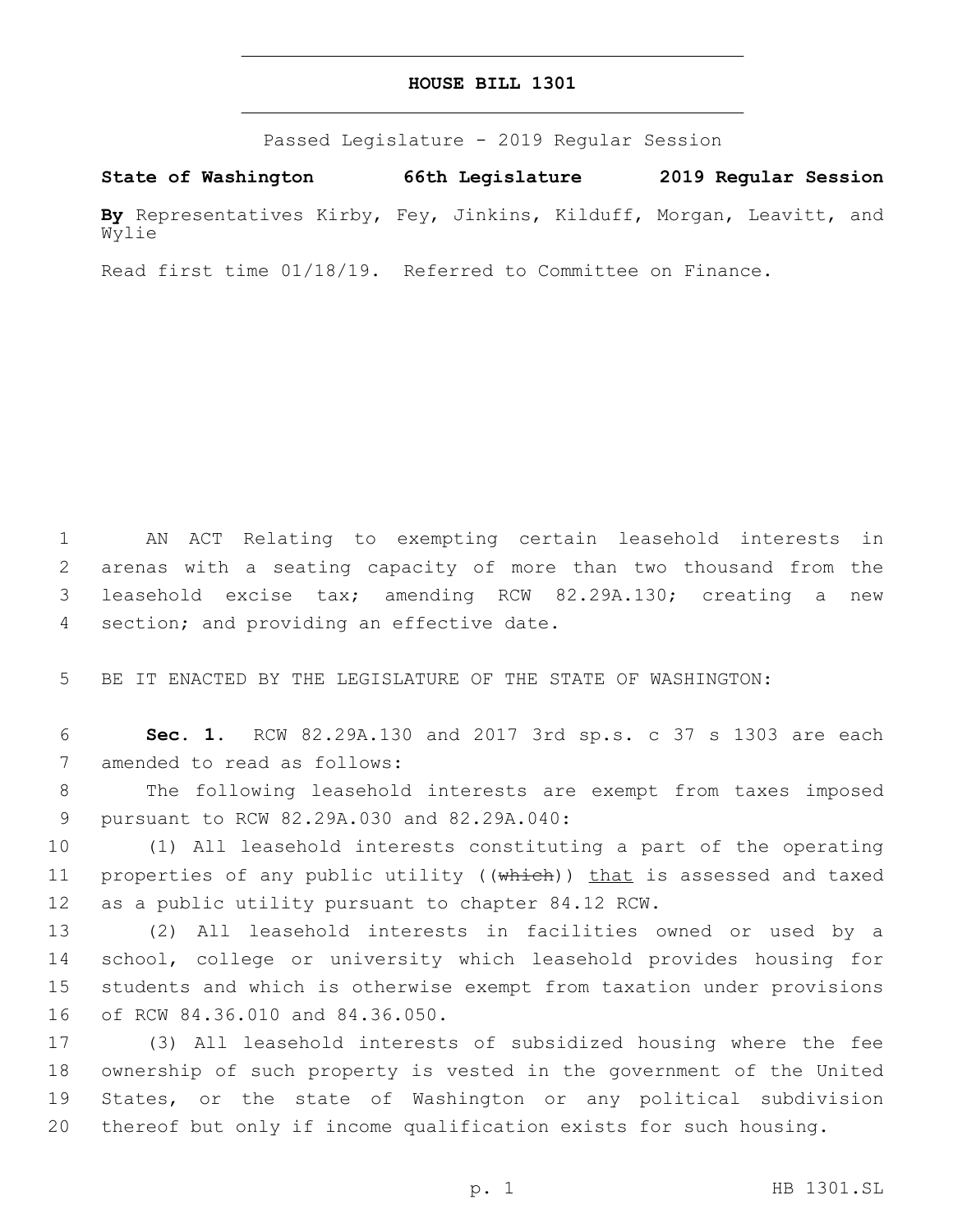(4) All leasehold interests used for fair purposes of a nonprofit fair association that sponsors or conducts a fair or fairs which receive support from revenues collected pursuant to RCW 67.16.100 and allocated by the director of the department of agriculture where the fee ownership of such property is vested in the government of the United States, the state of Washington or any of its political subdivisions. However, this exemption does not apply to the leasehold interest of any sublessee of such nonprofit fair association if such leasehold interest would be taxable if it were the primary lease.

 (5) All leasehold interests in any property of any public entity used as a residence by an employee of that public entity who is required as a condition of employment to live in the publicly owned 13 property.

 (6) All leasehold interests held by enrolled Indians of lands owned or held by any Indian or Indian tribe where the fee ownership of such property is vested in or held in trust by the United States and which are not subleased to other than to a lessee which would qualify pursuant to this chapter, RCW 84.36.451 and 84.40.175.

 (7) All leasehold interests in any real property of any Indian or Indian tribe, band, or community that is held in trust by the United States or is subject to a restriction against alienation imposed by the United States. However, this exemption applies only where it is determined that contract rent paid is greater than or equal to ninety percent of fair market rental, to be determined by the department of revenue using the same criteria used to establish taxable rent in RCW 26 82.29A.020(2)(g).

 (8) All leasehold interests for which annual taxable rent is less than two hundred fifty dollars per year. For purposes of this subsection leasehold interests held by the same lessee in contiguous properties owned by the same lessor are deemed a single leasehold 31 interest.

 (9) All leasehold interests which give use or possession of the leased property for a continuous period of less than thirty days: PROVIDED, That for purposes of this subsection, successive leases or lease renewals giving substantially continuous use of possession of the same property to the same lessee are deemed a single leasehold interest: PROVIDED FURTHER, That no leasehold interest is deemed to give use or possession for a period of less than thirty days solely by virtue of the reservation by the public lessor of the right to use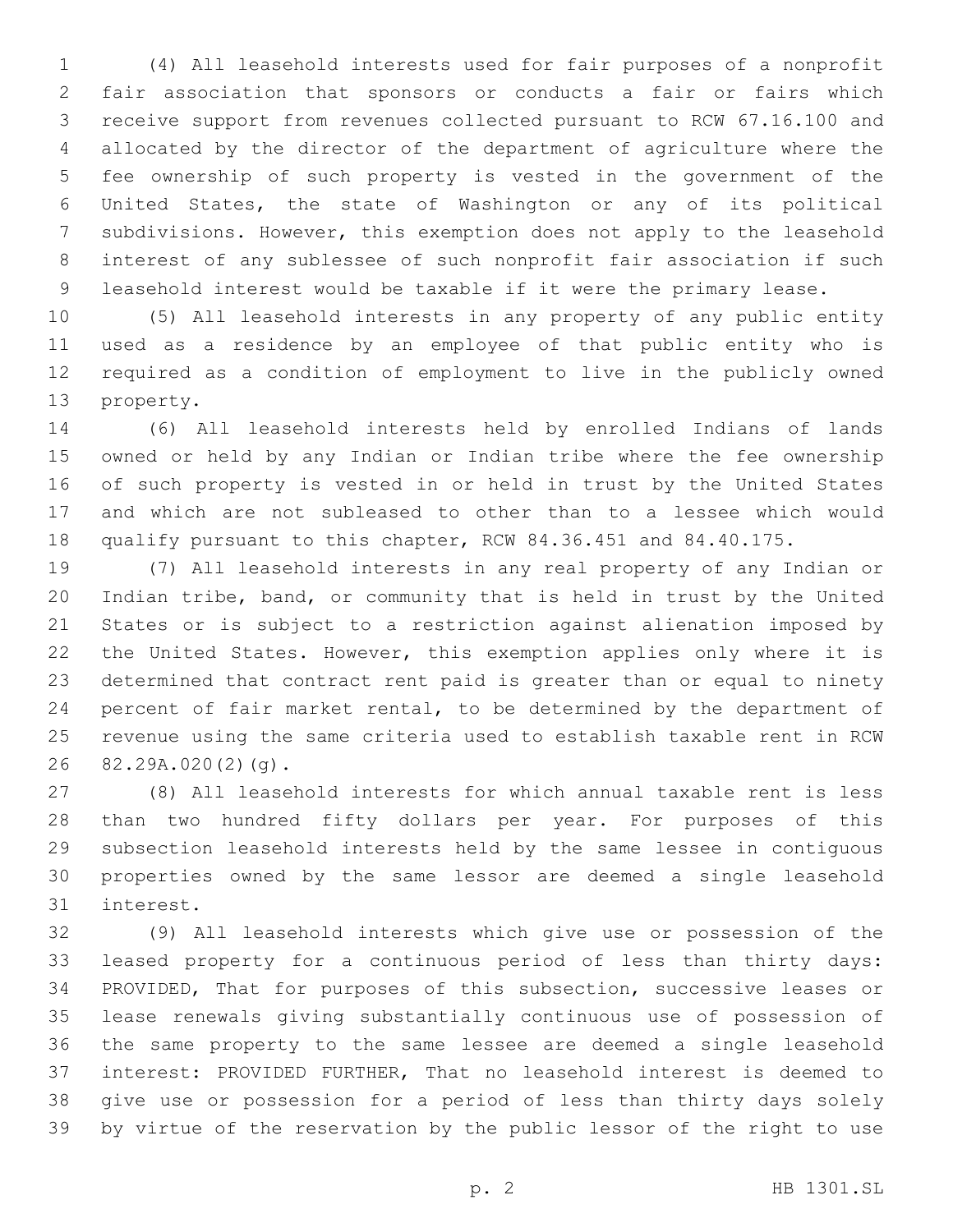the property or to allow third parties to use the property on an 2 occasional, temporary basis.

 (10) All leasehold interests under month-to-month leases in residential units rented for residential purposes of the lessee pending destruction or removal for the purpose of constructing a 6 public highway or building.

 (11) All leasehold interests in any publicly owned real or personal property to the extent such leasehold interests arises solely by virtue of a contract for public improvements or work executed under the public works statutes of this state or of the United States between the public owner of the property and a 12 contractor.

 (12) All leasehold interests that give use or possession of state adult correctional facilities for the purposes of operating 15 correctional industries under RCW 72.09.100.

 (13) All leasehold interests used to provide organized and supervised recreational activities for persons with disabilities of all ages in a camp facility and for public recreational purposes by a nonprofit organization, association, or corporation that would be exempt from property tax under RCW 84.36.030(1) if it owned the property. If the publicly owned property is used for any taxable purpose, the leasehold excise taxes set forth in RCW 82.29A.030 and 82.29A.040 must be imposed and must be apportioned accordingly.

 (14) All leasehold interests in the public or entertainment areas of a baseball stadium with natural turf and a retractable roof or canopy that is in a county with a population of over one million, that has a seating capacity of over forty thousand, and that is constructed on or after January 1, 1995. "Public or entertainment areas" include ticket sales areas, ramps and stairs, lobbies and concourses, parking areas, concession areas, restaurants, hospitality and stadium club areas, kitchens or other work areas primarily servicing other public or entertainment areas, public rest room areas, press and media areas, control booths, broadcast and production areas, retail sales areas, museum and exhibit areas, scoreboards or other public displays, storage areas, loading, staging, and servicing areas, seating areas and suites, the playing field, and any other areas to which the public has access or which are used for the production of the entertainment event or other public usage, and any other personal property used for these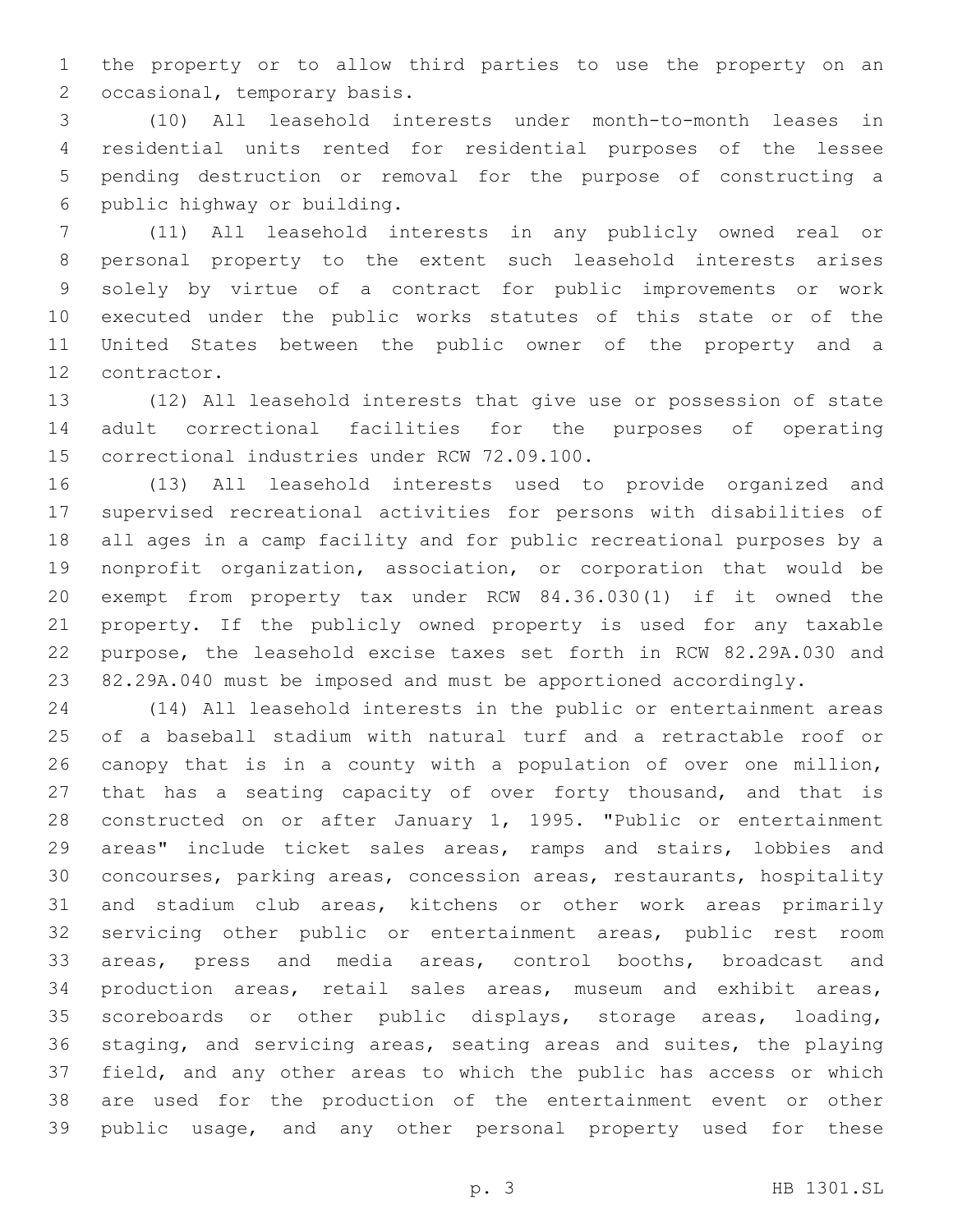purposes. "Public or entertainment areas" does not include locker rooms or private offices exclusively used by the lessee.

 (15) All leasehold interests in the public or entertainment areas of a stadium and exhibition center, as defined in RCW 36.102.010, that is constructed on or after January 1, 1998. For the purposes of this subsection, "public or entertainment areas" has the same meaning as in subsection (14) of this section, and includes exhibition areas.

 (16) All leasehold interests in public facilities districts, as 9 provided in chapter 36.100 or 35.57 RCW.

 (17) All leasehold interests in property that is: (a) Owned by the United States government or a municipal corporation; (b) listed on any federal or state register of historical sites; and (c) wholly contained within a designated national historic reserve under 16 14 U.S.C. Sec. 461.

 (18) All leasehold interests in the public or entertainment areas of an amphitheater if a private entity is responsible for one hundred percent of the cost of constructing the amphitheater which is not reimbursed by the public owner, both the public owner and the private lessee sponsor events at the facility on a regular basis, the lessee is responsible under the lease or agreement to operate and maintain the facility, and the amphitheater has a seating capacity of over seventeen thousand reserved and general admission seats and is in a county that had a population of over three hundred fifty thousand, but less than four hundred twenty-five thousand when the amphitheater 25 first opened to the public.

 For the purposes of this subsection, "public or entertainment areas" include box offices or other ticket sales areas, entrance 28 gates, ramps and stairs, lobbies and concourses, parking areas, concession areas, restaurants, hospitality areas, kitchens or other work areas primarily servicing other public or entertainment areas, public rest room areas, press and media areas, control booths, broadcast and production areas, retail sales areas, museum and exhibit areas, scoreboards or other public displays, storage areas, loading, staging, and servicing areas, seating areas including lawn seating areas and suites, stages, and any other areas to which the public has access or which are used for the production of the entertainment event or other public usage, and any other personal property used for these purposes. "Public or entertainment areas" does not include office areas used predominately by the lessee.